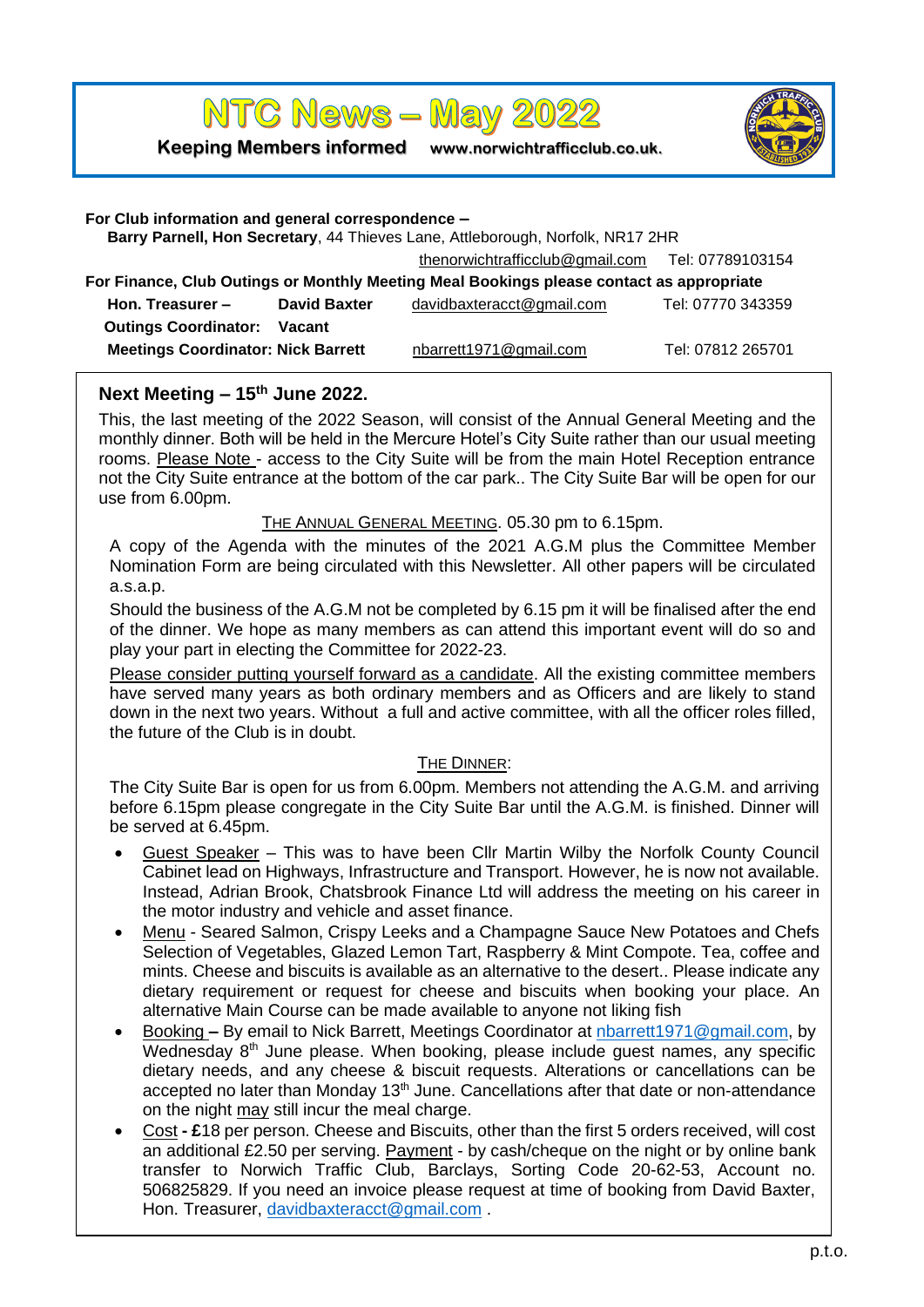## **2022 NTC run Outings**

City of Norwich Aviation Museum -Disappointingly only 3 club members plus 2 guests booked to attend this outing on Friday 13<sup>th</sup> May. If it were not for 8 Norfolk & District Aviation Group members joining us we would have had to cancel the event.

The museum is full of interesting displays covering aviation, particularly in relation to Norfolk. Of the 17 Aircraft on the grounds, we had a guided tour, extremely well conducted by Trevor Eady, inside the Nimrod anti-submarine warfare, maritime surveillance, and anti-surface warfare plane. The two hours available spent at the museum were insufficient to see and take in all that is available to see. With the newly opened restaurant this is an ideal venue for a longer group or personal visit.

24<sup>th</sup> June North Norfolk Railway Fish and Chip Outing.

With regret we have taken the decision to cancel this outing. I could only have gone ahead if significant numbers of both NTC and NADAG members take part. No bookings have been received. Reviewing the level of support from both clubs for the last three outings we felt we would not have sufficient numbers.

As our current season is now coming to an end we will not be arranging any further outings until the 2023 season. There are a number of NADAG outings/events which NTC members can attend in the next couple of months.

# **2022 Norwich & District Aviation Group run Outings.**

Bookings and queries to Dave Ditton tel. 01603 880422

## **Sunday 12th June and Sunday 14th August– Shipdham Airfield B.B.Q.**

*Please note the change of date for the June BBQ from the 5th to the 12th* 

- 12 noon to 4.30pm.
- Meal Cost £10 per person (to include tea & coffee. Drinks extra).
- Air display.
- Private flights over Norfolk and east coast £12.00 per person.
- Hangar tour..
- Group of 20 30 required.

### **Wednesday 20th July 2022 – Mississippi Luxury Cruise from Horning**

- Cruise along the river Bure passing through Ranworth Broad, with an excellent commentary on route.
- Duration From 8.00pm lasting approx. 2.5 hours.
- Bar Open. Buffet at end of the evening included.
- Cost £25 per person.
- Group of  $30 40$  minimum
- Music on board either by Club providing own CD equipment or, at extra cost per head, from a 3-piece jazz band.

**Early booking of this event is essential to ensure sufficient numbers will be attending to make it financially viable.**

We hope as many of you, with or without guests are able to join us for the A.G.M and Dinner on the 15<sup>th</sup> June. If not we wish you all the best for the summer break and look forward to seeing you at the first meeting of the 2022/23 Season on 11<sup>th</sup> October 2022.

**Contact Numbers –**